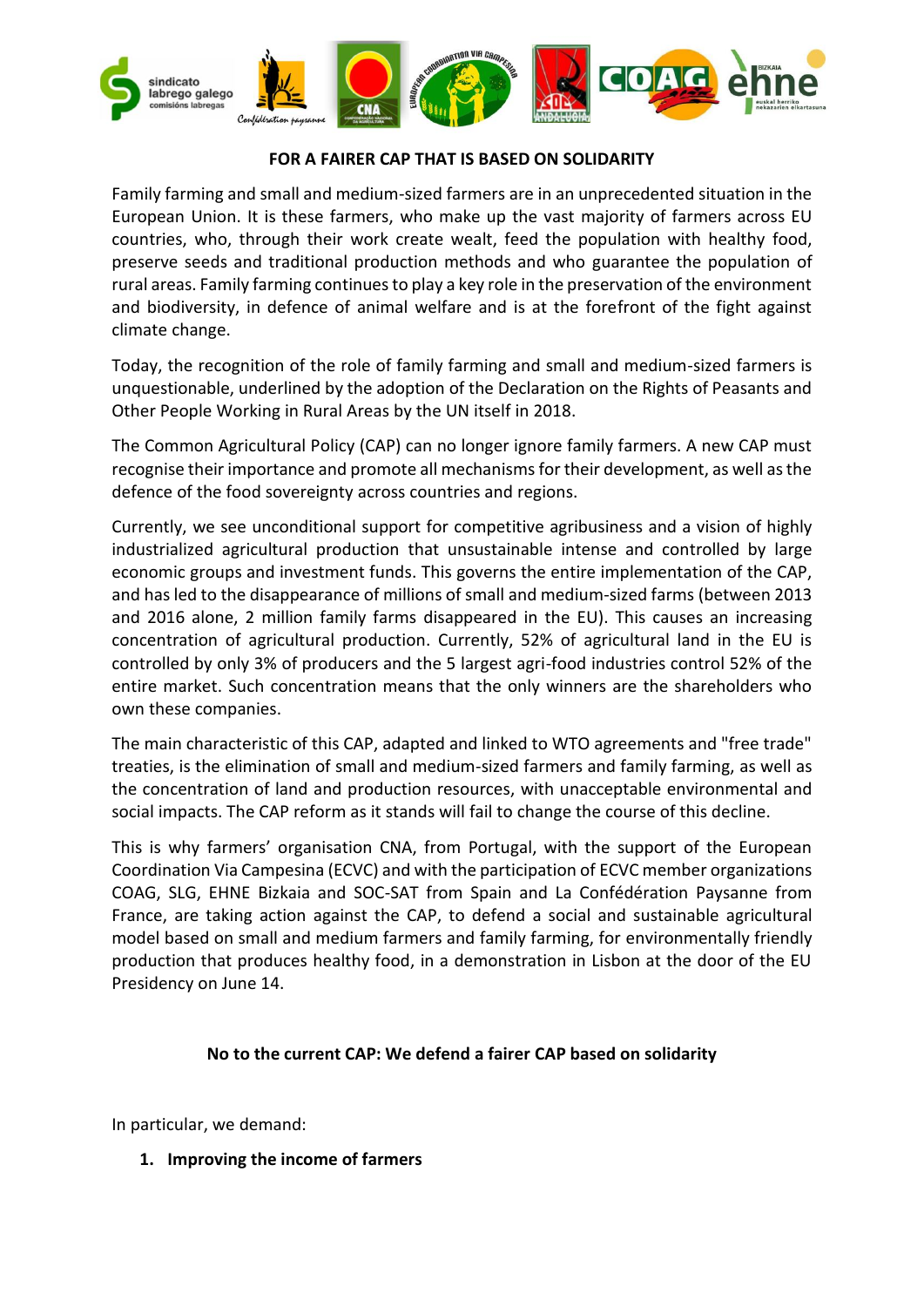For family farming and small and medium-sized farmers, being paid a fair price and being able to sell their products are essential conditions for earning a decent living and for receiving a fair income from their work. In order for fair production prices to exist and for farmers to be able to sell their products, the CAP must resume market control measures, allowing for a better distribution of the value generated along the chain (farmers today receive a very small part of all the value generated). The CAP reform proposal ignores this issue and opts to push forward with a highly liberalised market, relying on the supposed self-regulation that never has and will never work.

In addition to fair prices, we need subsidies that are better distributed, that are paid to those who actually produce. Currently, 20% of CAP beneficiaries still account for more than 80% of all direct aid. This requires:

- Mandatory application of the reduction of payments from 60,000 onwards and a limit of 100,000 €.
- Mandatory application of the redistributive payment, with allocation of a percentage of direct payments, to significantly counteract the current concentration of aid.
- Mandatory application of the small farming regime
- The definition of active farmer needsto effectively link support and production and cannot be limited only to a negative, non-compulsory list.

## **2. Support for an environmentally friendly agricultural production**

Effective environmental protection and sustainable food production can and must be achieved by valuing family farming practices. Today we are witnessing a real attempt to greenwash the CAP. In the end, on paper everything may look good, but in reality what will happen is that the changes arising from the environmental rules will continue to support the same people as always, as they support practices and not truly sustainable modes of production.

We defend a relocation of production, marketing and consumption, focusing on short sales circuits and promoting local markets. We defend the recognition of traditional production methods, biodiversity and the rights of farmers to use and exchange their seeds. We defend livestock production that respects animal welfare. We defend the adoption of environmentally friendly production methods with the support and development of agroecology and alternative certification systems.

It is also necessary to apply the same requirements to agricultural products imported from third countries as the requirements imposed on European agriculture, especially in terms of health and environmental standards. Otherwise, it will not really be possible to guarantee healthy and safe food for all European consumers.

## 3. **Application of social conditionality**

As has become clear in this latest health crisis, both small and medium-scale producers and rural (mostly migrant) workers are essential to guarantee food security for the population, despite the fact that many are live and work in degrading conditions caused by the social dumping promoted by the agribusiness model.